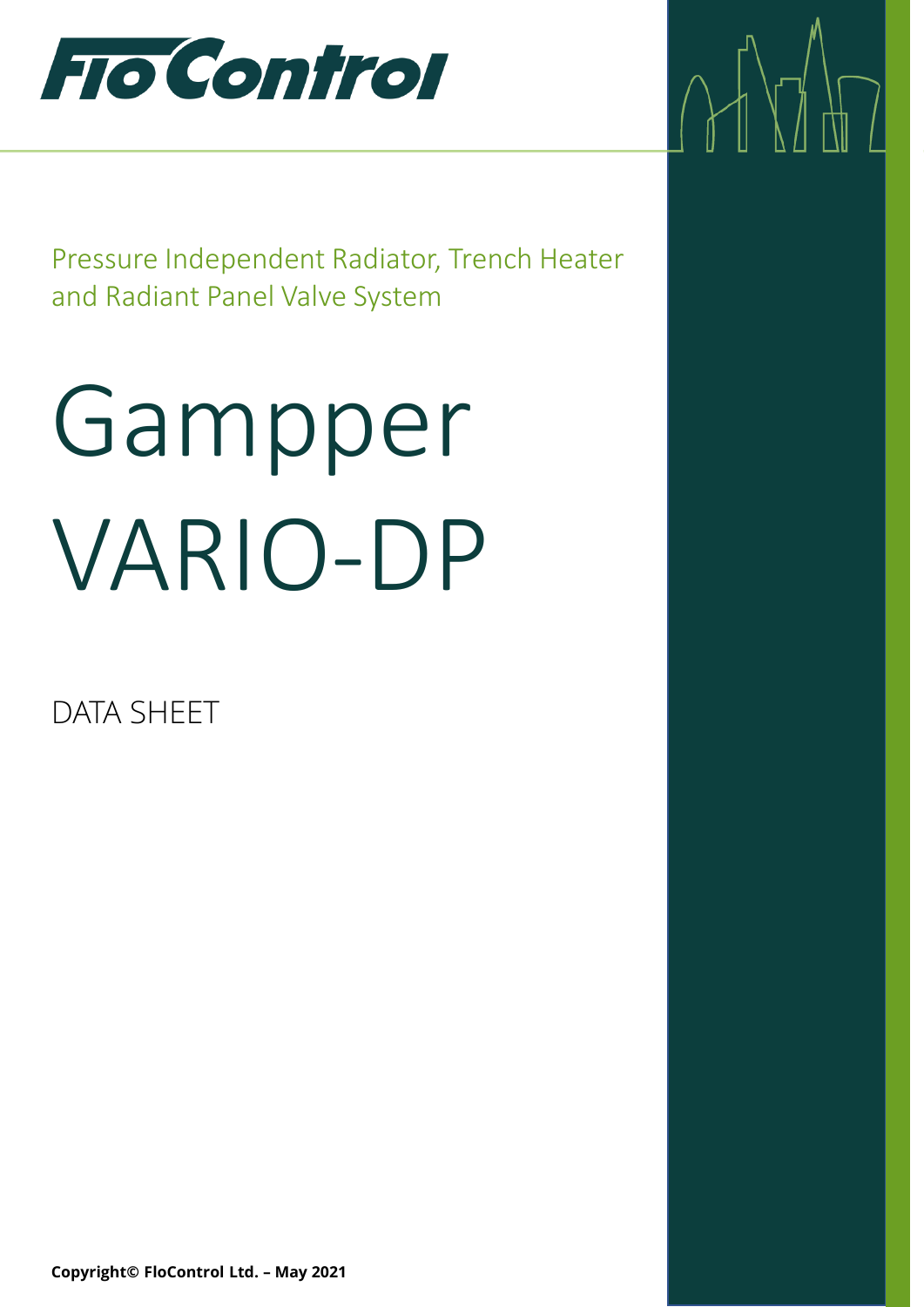



### Vario-DP Pressure Independent Valve System

#### Valve Description

Material: Nickel Plated Brass Flow rate range: 20 – 340 l/h Maximum Temperature 90°C Maximum pressure: 10 Bar Size range: ½" & ¾" Variants:

- Angle
- Double Angle Right & Left
- Straight
- Angle Reverse TRV Head connection: M30 x 1.5mm

#### Valve Features

- Easy to select, install, commission and operate
- Automatic system balancing achieved at the terminal unit
- Easy, tamper proof flow rate setting
- Linear flow rate adjustment up to 340 l/h
- No need for Commissioning or Differential Pressure Control Valves
- Accurate temperature control, irrespective of system pressure fluctuations
- Suitable for terminal unit flushing
- Full open adjustment to clear potential debris blockage

#### Pressure Independent Capsule Control Concept

Inlet pressure sensor connected to the capsule's internal cavity





Capsule external surface subject to the outlet pressure

The patented dynamic valve insert with capsule control diaphragm automatically limits and maintains the flow rate of water, independent of system pressure fluctuations.

Consequently, irrespective of how many other valves are exercised within the system, the Vario-DP will always provide the pre-set flow rate to the terminal unit.

The capsule diaphragm is subjected to and responds to the valve's differential pressure.

The valve's control spindle axial length adjusts in accordance to the differential pressure, automatically varying the valve's control area, regulating water flow rate without any further control elements with 100% authority.

T +44(0)1282 564 425 F +44(0)1282 564 426 E sales@flocontrol.ltd.uk Units 10-12 | Evolve @ Vision Park | Whittle Way | Burnley | BB12 0AW

PAGE | 2www.flocontrol.ltd.uk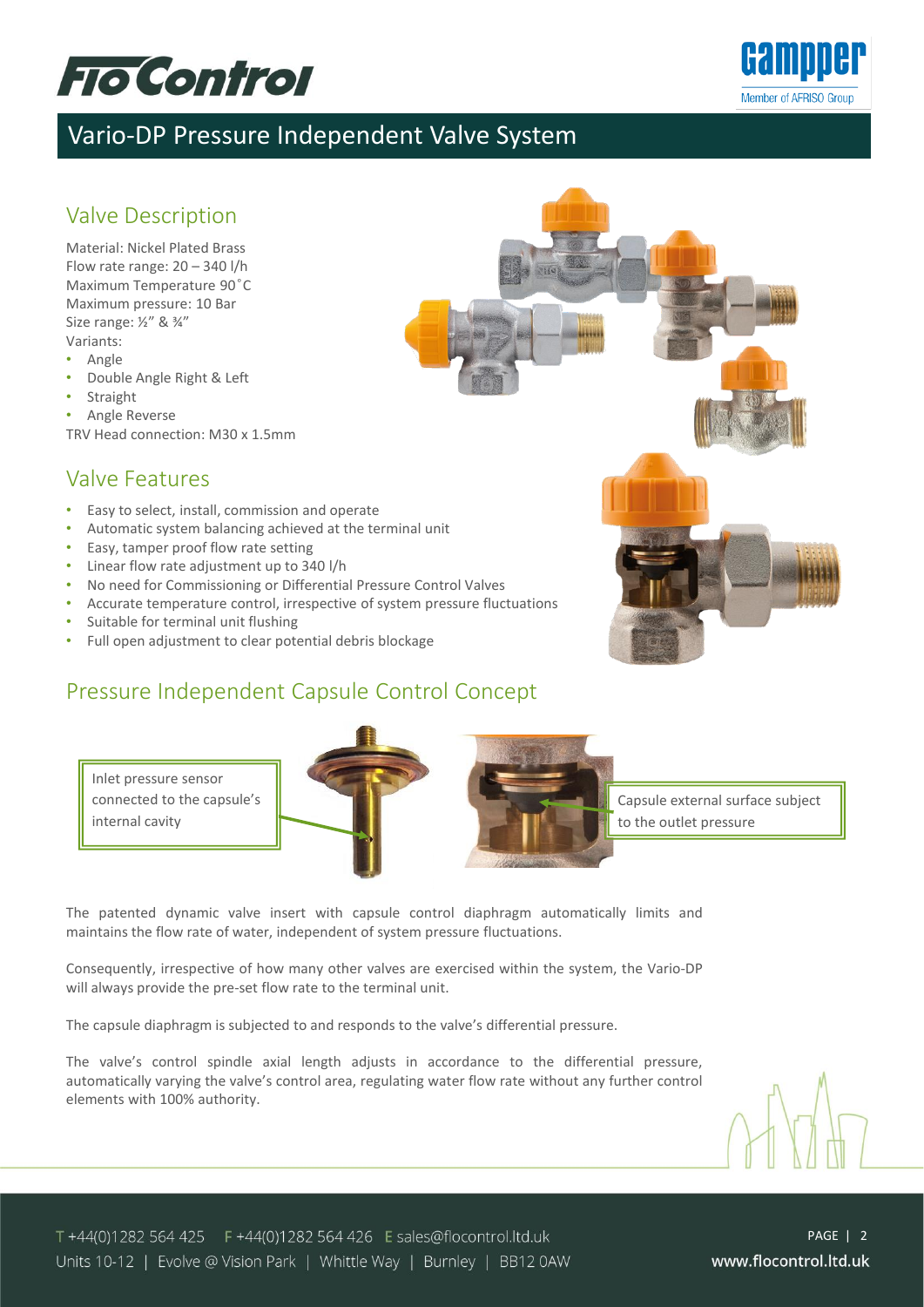# **FTO Control**



# Vario-DP Pressure Independent Valve System

#### Valve Flowrate Settings [Control Range 20 – 50 kPa]

| <b>Setting</b> |       | 1.5   |      | 2.25  | 2.5   | 2.75  | 3     | 3.25  | 3.5   | 3.75  | 4     | 4.25  | 4.5  | 4.75  |
|----------------|-------|-------|------|-------|-------|-------|-------|-------|-------|-------|-------|-------|------|-------|
| Flow I/h       | 20    | 25    | 35   | 40    | 45    | 55    | 65    | 80    | 90    | 100   | 115   | 135   | 145  | 160   |
| Flow I/s       | 0.006 | 0.007 | 0.01 | 0.011 | 0.013 | 0.015 | 0.018 | 0.022 | 0.025 | 0.028 | 0.032 | 0.038 | 0.04 | 0.044 |
|                |       |       |      |       |       |       |       |       |       |       |       |       |      |       |
| <b>Setting</b> |       | 5.25  | 5.5  | 5.75  | 6     | 6.25  | 6.5   | 6.75  |       | 7.25  | 7.5   | 7.75  | 8    |       |
| Flow I/h       | 170   | 185   | 200  | 215   | 230   | 245   | 260   | 275   | 290   | 300   | 315   | 330   | 340  |       |

#### Valve Dimensions





**Valve Ø b L0 L1 L2 L3 L4 L5** <sup>1/2"</sup> | 13.2 | 23 | 66 | 95 | 29 | 58 | 26 ¾" 14.5 23 74 106 34 66 29

**Straight Euroconus Angle Reverse** 







Angle right or left



#### Valve Identification & Part Numbers

| <b>Valve Configuration</b>      | <b>Size</b>     | <b>Part Number</b> | <b>Valve Profile</b> |
|---------------------------------|-----------------|--------------------|----------------------|
|                                 | $\frac{1}{2}$   | 161 020.110        |                      |
| Angle                           | $\frac{3}{4}$ " | 161 030.110        |                      |
|                                 | $\frac{1}{2}$   | 161 070.110        |                      |
| In-Line (Straight)              | $\frac{3}{4}$ " | 161 080.110        |                      |
| In-Line<br>(Straight/Euroconus) | $\frac{1}{2}$   | 161 076.110        |                      |
| Angle Reverse                   | $\frac{1}{2}$   | 163 020.110        |                      |
| Double Angle Right              | $\frac{1}{2}$   | 165 020.110        |                      |
| Double Angle Left               | $\frac{1}{2}$   | 167 020.110        |                      |

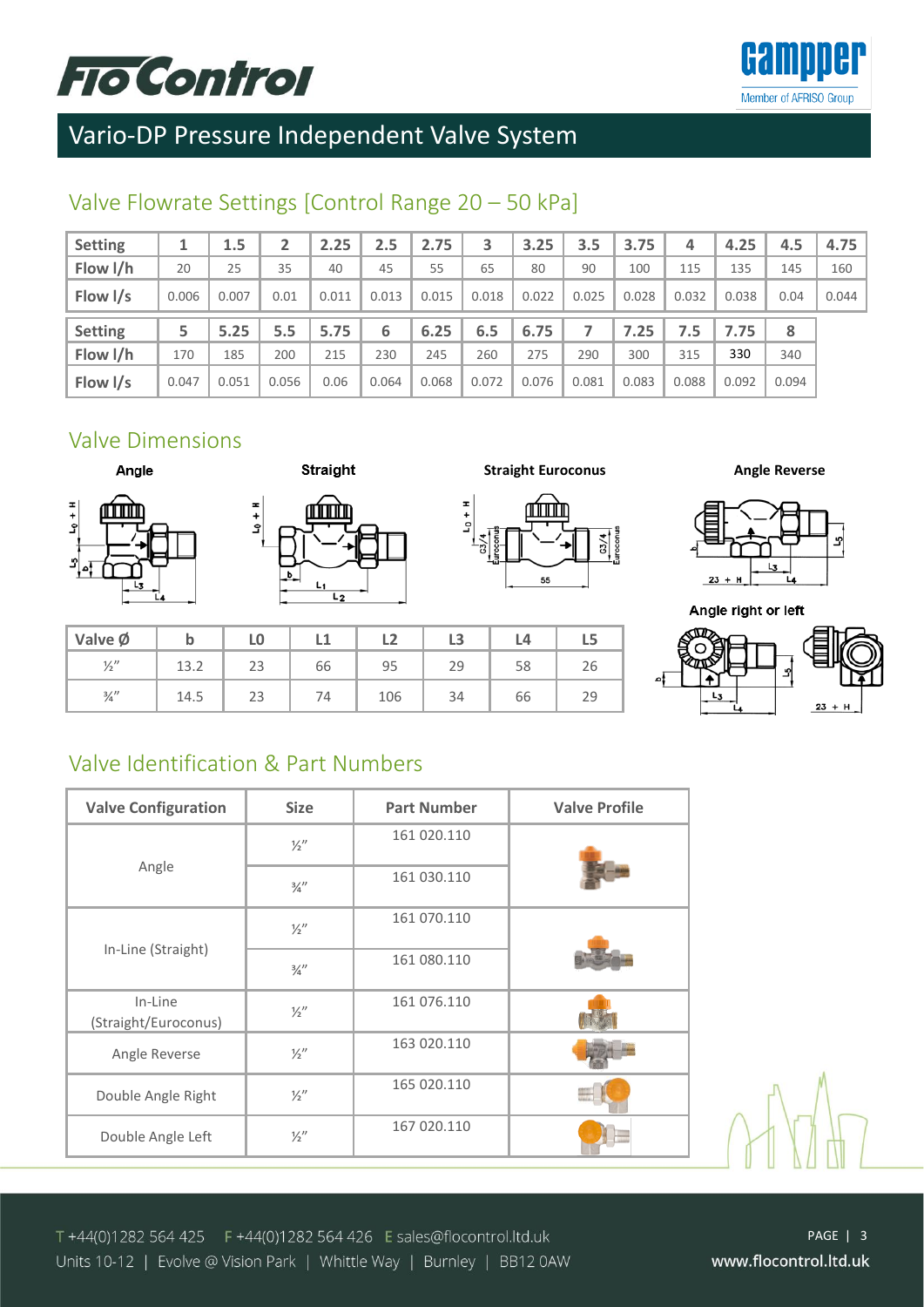



#### Thermostatic Control Head Details & Features

- Liquid filled sensor
- Connection: M30 x 1.5mm
- CEN & DIN EN 215-1 certified
- Lockable temperature range setting
- Limiting Ring as standard
- Anti-freeze protection feature as standard
- Wide range of options available

#### Valve Identification & Part Numbers



| <b>TRV Head Description</b>                                                                       | Part Number                                                                           | <b>TRV Head Profile</b> |
|---------------------------------------------------------------------------------------------------|---------------------------------------------------------------------------------------|-------------------------|
| 320 KH Thermostatic Control<br>Head with fixed Liquid Sensor                                      | 360 012.110 (white)<br>360 002.110 (black)                                            | шдш                     |
| 320 KH Thermostatic Control<br>Head with remote Sensor.                                           | 362 102.110 [1.2m]<br>362 202.110 [2.0m]<br>362 502.110 [5.0m]<br>362 902.110 [10.0m] | ШАШ                     |
| 320 KH FV Control Head with<br>remote Dial & Sensor.                                              | 347 200.110 [2.0m]<br>347 500.110 [5.0m]<br>347 900.110 [10.0m]                       |                         |
| 320 KH B Thermostatic Control<br>Head with fixed Liquid Sensor &<br><b>Anti-Theft Protection</b>  | 364 000.110                                                                           |                         |
| Electrothermal actuator with<br>position indicator, 1m cable, 24V<br>or 230V                      | 805 364 (24V)<br>805 164 (230V)                                                       |                         |
| Electrothermal, self-calibrating<br>actuator 24V, 0-10V modulating,<br>manual override, 1 m cable | 806 624                                                                               |                         |



T +44(0)1282 564 425 F +44(0)1282 564 426 E sales@flocontrol.ltd.uk Units 10-12 | Evolve @ Vision Park | Whittle Way | Burnley | BB12 0AW

PAGE | 4 www.flocontrol.ltd.uk